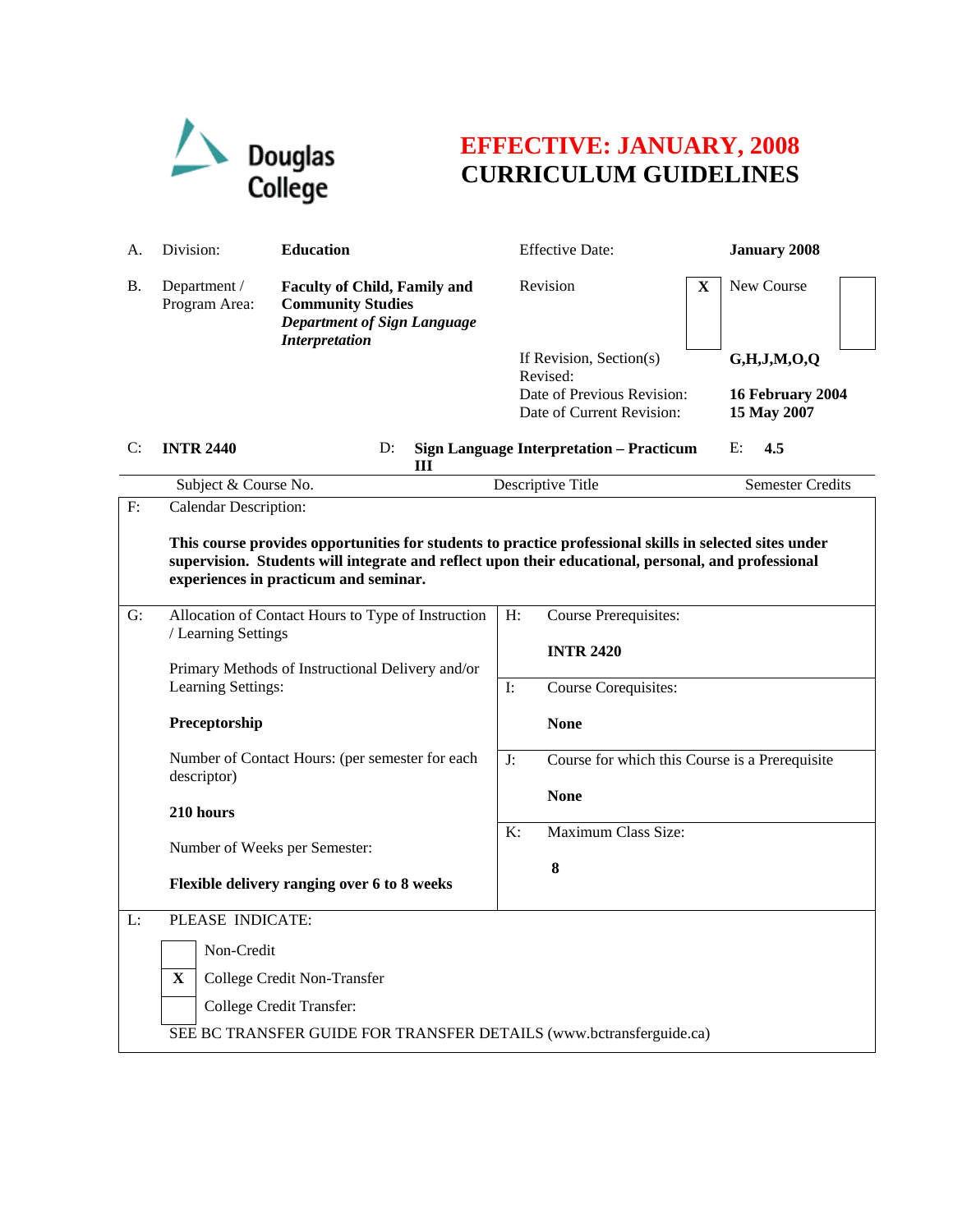| $M$ : | Course Objectives / Learning Outcomes<br>Upon successful completion of this course, the student will be able to:                                                                                                                                                                                                                                                                 |  |  |  |  |
|-------|----------------------------------------------------------------------------------------------------------------------------------------------------------------------------------------------------------------------------------------------------------------------------------------------------------------------------------------------------------------------------------|--|--|--|--|
|       |                                                                                                                                                                                                                                                                                                                                                                                  |  |  |  |  |
|       | Demonstrate the skills required to communicate with a range of individuals in the appropriate<br>1.<br>register of ASL and English<br>Demonstrate the skills and knowledge required to successfully interpret an utterance from ASL<br>2.<br>into English and from English into ASL simultaneously for a minimum of twenty minutes                                               |  |  |  |  |
|       | Conduct yourself appropriately in various settings in both the majority culture and within Deaf<br>3.<br>culture                                                                                                                                                                                                                                                                 |  |  |  |  |
|       | Generate professional relationships with colleagues and consumers of interpretation service<br>4.<br>Apply the AVLIC Code of Ethics and Guidelines of Professional Conduct while working in the<br>5.<br>field.                                                                                                                                                                  |  |  |  |  |
|       | Take care of your personal and professional needs while working in the field.<br>6.                                                                                                                                                                                                                                                                                              |  |  |  |  |
| N:    | Course Content: The following global ideas guide the design and delivery of this course:                                                                                                                                                                                                                                                                                         |  |  |  |  |
|       | Interpreting is a complex task requiring sophisticated language skills and rapid mental<br>$\bullet$<br>processing which allows an individual to comprehend and analyze an incoming message<br>in order to produce an equivalent message in another language.                                                                                                                    |  |  |  |  |
|       | Technical proficiency must be balanced with a professional demeanour, ethical decision making,<br>$\bullet$<br>and a caring attitude, tolerance for a wide range of behaviour and cultures, and respect for the<br>rights of others including their right to self-determination.                                                                                                 |  |  |  |  |
|       | Classroom practice can enhance the development of these complex skills to some extent, but<br>$\bullet$<br>actual field practice is mandatory for total integration. Practice interpreting in real settings<br>provides opportunities for students to integrate theory, interpretation, cultural and linguistic<br>mediation, ethical decision making, and interpersonal skills. |  |  |  |  |
|       | Learning to integrate all of these tasks is enhanced when the student works in the field under the<br>٠<br>supervision of an instructor and field supervisor.<br>Reflection, evaluation, and integration of self critique and collegial feedback form the basic on-<br>$\bullet$                                                                                                 |  |  |  |  |
|       | going professional development regarding skills, interpersonal expertise, attitude and other<br>observable behaviours.                                                                                                                                                                                                                                                           |  |  |  |  |
|       | Maintenance of personal wellness is an essential component of the Sign Language Interpreter.<br>٠<br>Interpreters require preparation material for assignments to interpret successfully.<br>$\bullet$                                                                                                                                                                           |  |  |  |  |
| O:    | Methods of Instruction                                                                                                                                                                                                                                                                                                                                                           |  |  |  |  |
|       | Preceptorship                                                                                                                                                                                                                                                                                                                                                                    |  |  |  |  |
|       | <b>Discussion</b>                                                                                                                                                                                                                                                                                                                                                                |  |  |  |  |
|       | <b>Written Assignments</b>                                                                                                                                                                                                                                                                                                                                                       |  |  |  |  |
| P:    | Textbooks and Materials to be Purchased by Students                                                                                                                                                                                                                                                                                                                              |  |  |  |  |
|       | T.B.A.                                                                                                                                                                                                                                                                                                                                                                           |  |  |  |  |
| Q:    | Means of Assessment: This course will conform to Douglas College policy regarding the number and<br>weighting of evaluations. Typical means of evaluation would include a combination of:                                                                                                                                                                                        |  |  |  |  |
|       | End of fourth semester portfolio of the students' work.<br>$\bullet$                                                                                                                                                                                                                                                                                                             |  |  |  |  |
|       | This is a mastery/non-mastery course.                                                                                                                                                                                                                                                                                                                                            |  |  |  |  |